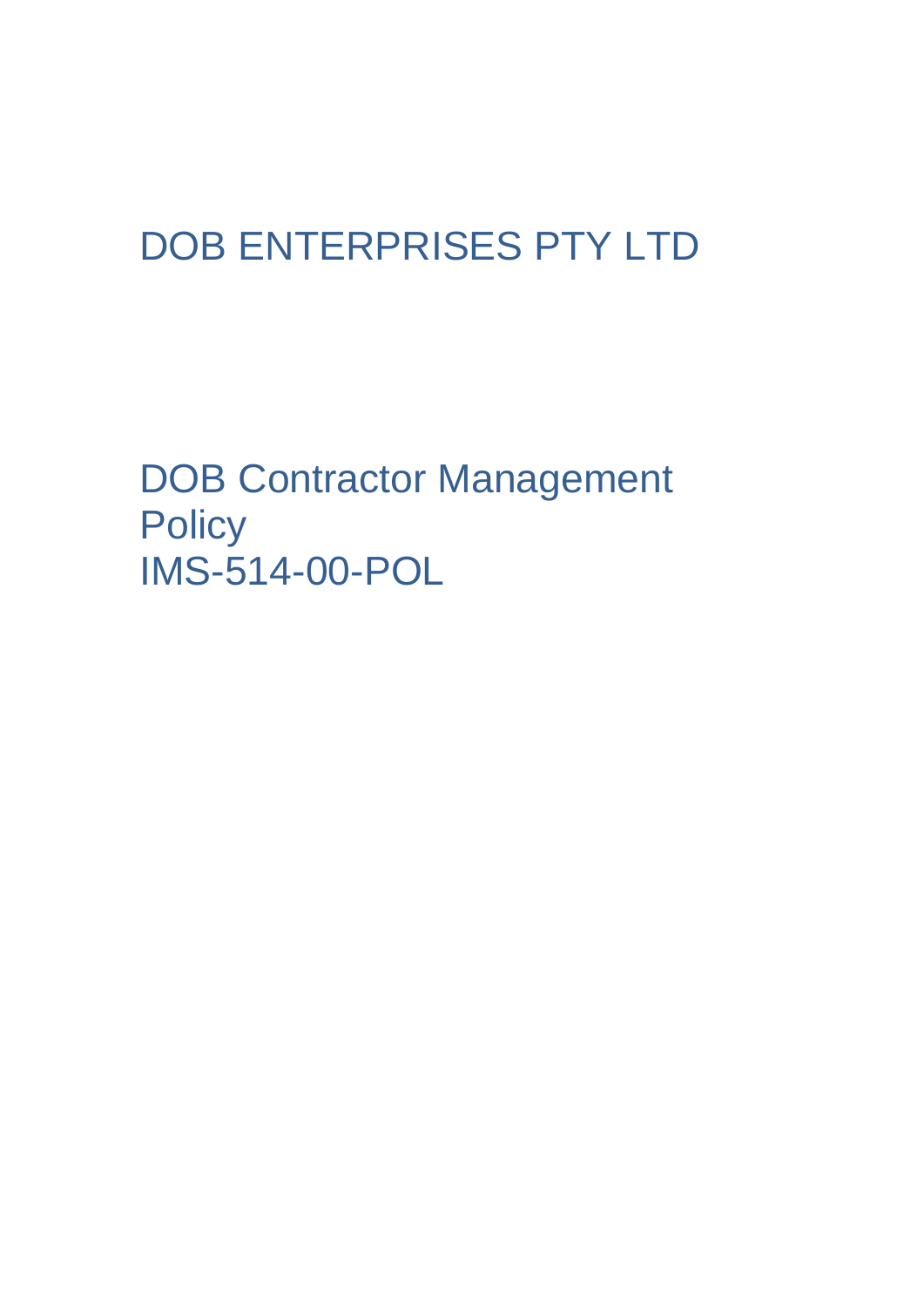## **Revision History**

| <b>Date</b> | <b>Rev</b>  | <b>Modified</b><br><b>By</b> | <b>Changes Made,</b><br><b>Review History</b> | <b>Reviewed</b><br>by | <b>Approved</b><br>by |
|-------------|-------------|------------------------------|-----------------------------------------------|-----------------------|-----------------------|
| 19.02.19    | $\mathbf 0$ | Sunette<br>Opperman          | Creation                                      | S Rupert              | <b>S</b> Rupert       |
|             |             |                              |                                               |                       |                       |
|             |             |                              |                                               |                       |                       |
|             |             |                              |                                               |                       |                       |
|             |             |                              |                                               |                       |                       |
|             |             |                              |                                               |                       |                       |
|             |             |                              |                                               |                       |                       |
|             |             |                              |                                               |                       |                       |
|             |             |                              |                                               |                       |                       |



**DOB ENTERPRISES PTY LTD**<br>ABN 20112 866001 **Revision 0 D Date** 19.02.19

Level 1 49 Horton Street Port Macquarie NSW 2444 Ph: 1 300 854 622 Fax: 02 6583 8468

**Document No** IMS -513400-POL **Page**

**UNCONTROLLED WHEN PRINTED OR DOWNLOADED**

Page 2 of 3